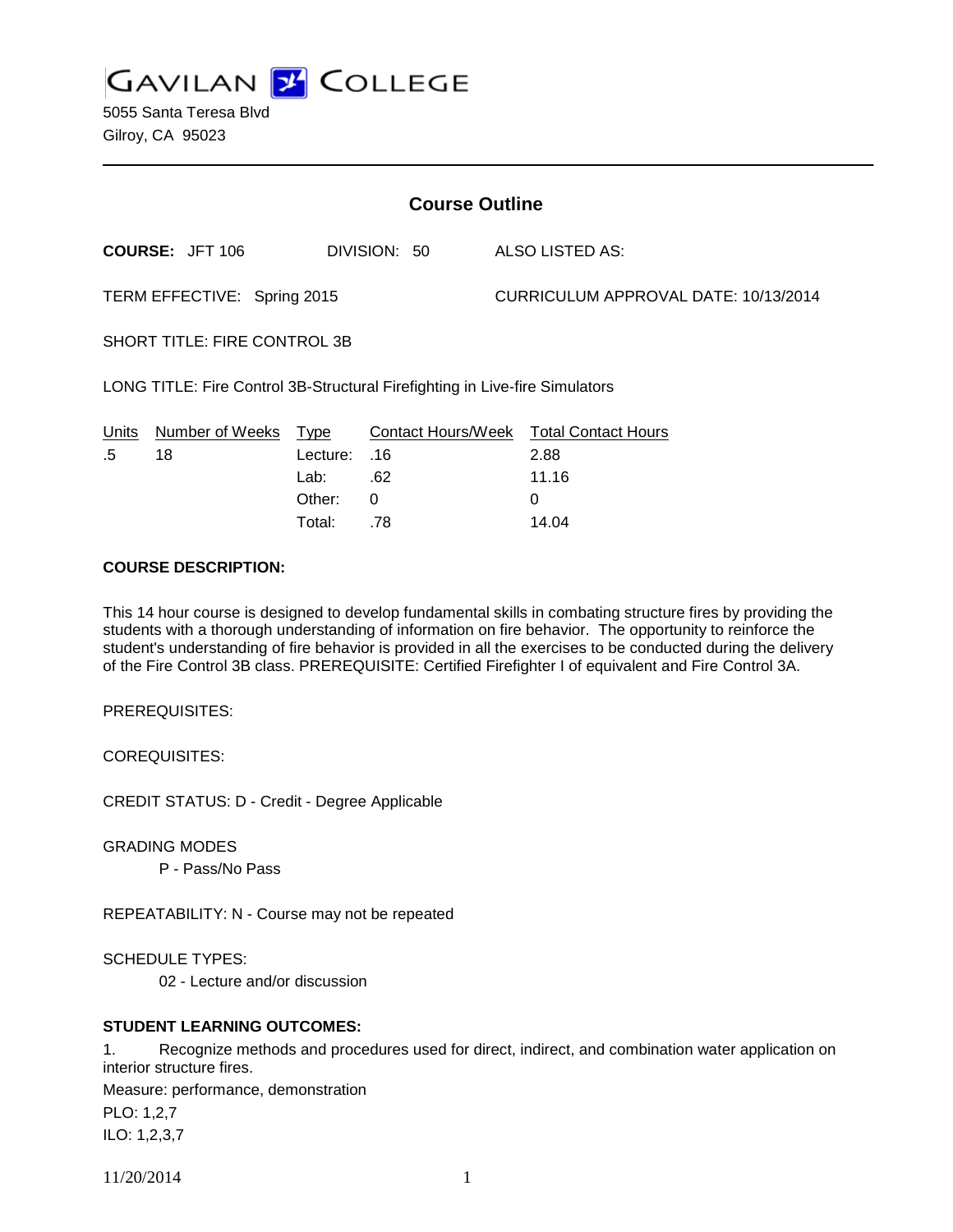2. Demonstrate proper application of various nozzle patterns Measure: performance, demonstration PLO: 2, 7 ILO: 2,3,7

3. Illustrate the effectiveness of Strip Ventilation Cut technique Measure: performance, demonstration

PLO: 2,7

ILO: 2,3,7

# **CONTENT, STUDENT PERFORMANCE OBJECTIVES, OUT-OF-CLASS ASSIGNMENTS**

Curriculum Approval Date: 10/13/2014

.5 Hours

Content:

- I. Staff and Student Organization
- A. Staff identification/positions
- a. roles and responsibilities
- B. Student organization
- b. organize into workable student units

Student Performance Objectives (SPO): Identify what personnel will be responsible for keeping the team involved in all phases of the class.

Out-of-Class Assignments: Review staff chart for responsible persons during each demonstration/exercise

# 1 Hours

Content:

- II. Live-Fire Simulator Exercise
- A. Live fire simulator exercise
- a. several types of facilities to use for live-fire simulators
- 1. fixed
- 2. mobile
- b. safety lecture conducted in side live-fire simulator
- c. demonstration proper application of various nozzle patterns and the effects of

water application

- 1. steam production
- 2. thermal influence
- 3. air movement effect on fire travel

Student Performance Objectives (SPO): Illustrate as many aspects of fire behavior as possible to increase knowledge of live-fire burn in simulators.

Out-of-Class Assignments: Read chapter on live fire in simulator prior to skills test

1 Hours

Content:

- III. Ventilation Techniques Exercise
- A. Proper method and techniques of ventilation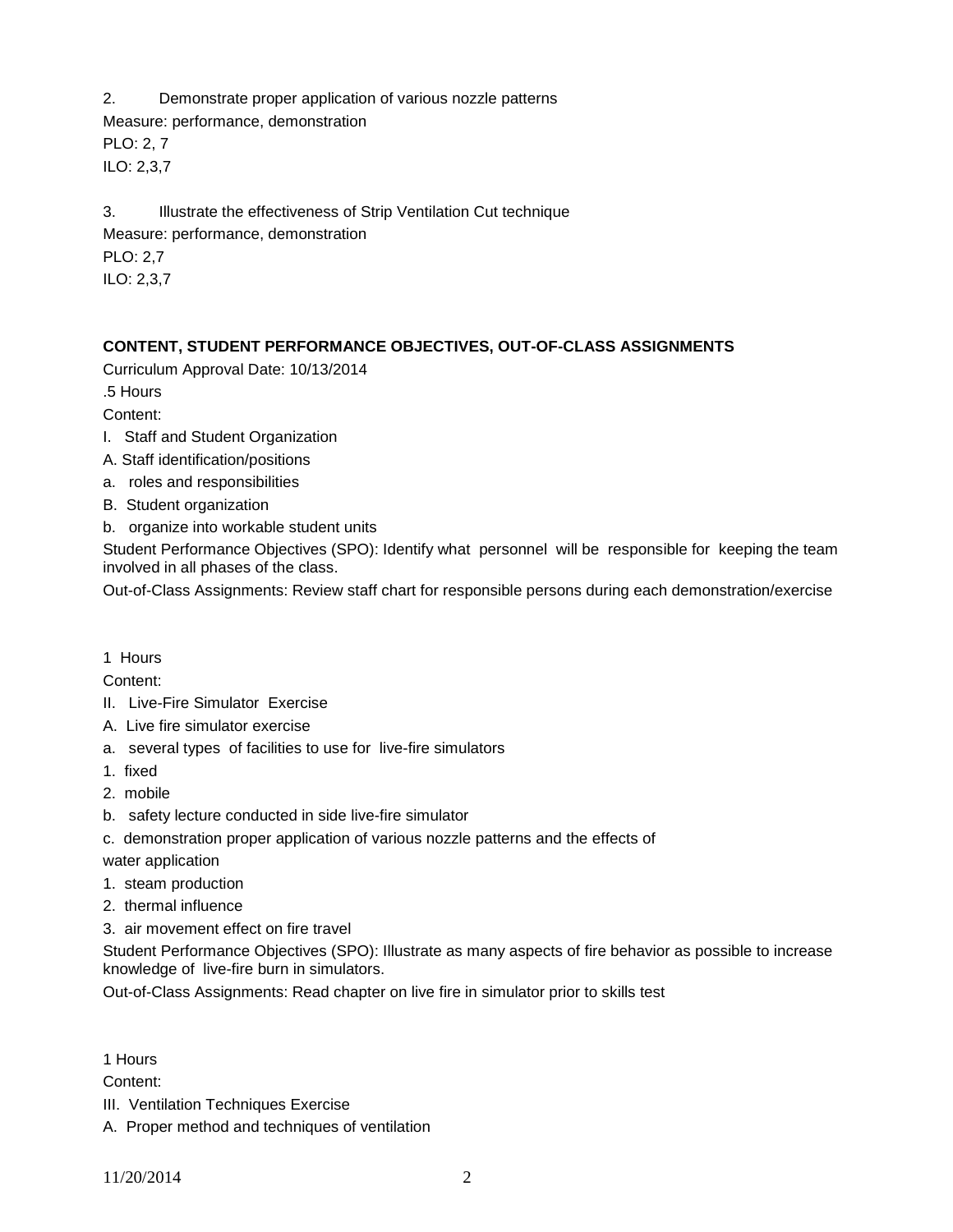- a. utilize ventilation equipment
- 1. hand tools
- 2. power equipment
- B. Strip Ventilation Cut
- a. hold back the fire at the cut with hoselines
- b. Assistant Safety Officer is required
- 1. responsible for safe operations while conducting ventilation exercises
- C. Conventional (Vertical) Ventilation
- D. Mechanical Ventilation

Student Performance Objectives (SPO): Apply and demonstrate the different kinds of ventilation techniques Out-of-Class Assignments: Review chapter on ventilation techniques

## 2 Hours

Content:

- IV. Interior & Exterior Fire Attack Exercises
- A. Communications
- a. safety regulations, exits and fire suppression discussed prior to fire
- 1. expectations of exercise during a pre-exercise safety briefing
- 2. check each other for the PPE donned properly
- B. Methods and procedures used for direct, indirect , and combination water application.
- 1. complete recommended checklist prior to making entry
- C. Exterior fire attacks are limited to stream application
- 1. windows
- 2. doors
- 3. exposure protection

Student Performance Objectives (SPO): Apply all safety techniques while participating in a live-fire interior and exterior burn exercise in the simulator

Out-of-Class Assignments: Review and make a list of all safety techniques used in the live-fire interior and exterior burns

1 Hours

Content:

- V. SCBA Exercise
- A. Self Contained Breathing Apparatus
- 1. use different search patterns
- a. right- or left- handed search pattern
- b. crawl position
- 2. survival techniques
- 3. gaining maximum performance from an SCBA

Student Performance Objectives (SPO): Demonstrate the proper use of SCBA during basic performance evaluations.

Out-of-Class Assignments: Review chapter on SCBA

2 Hours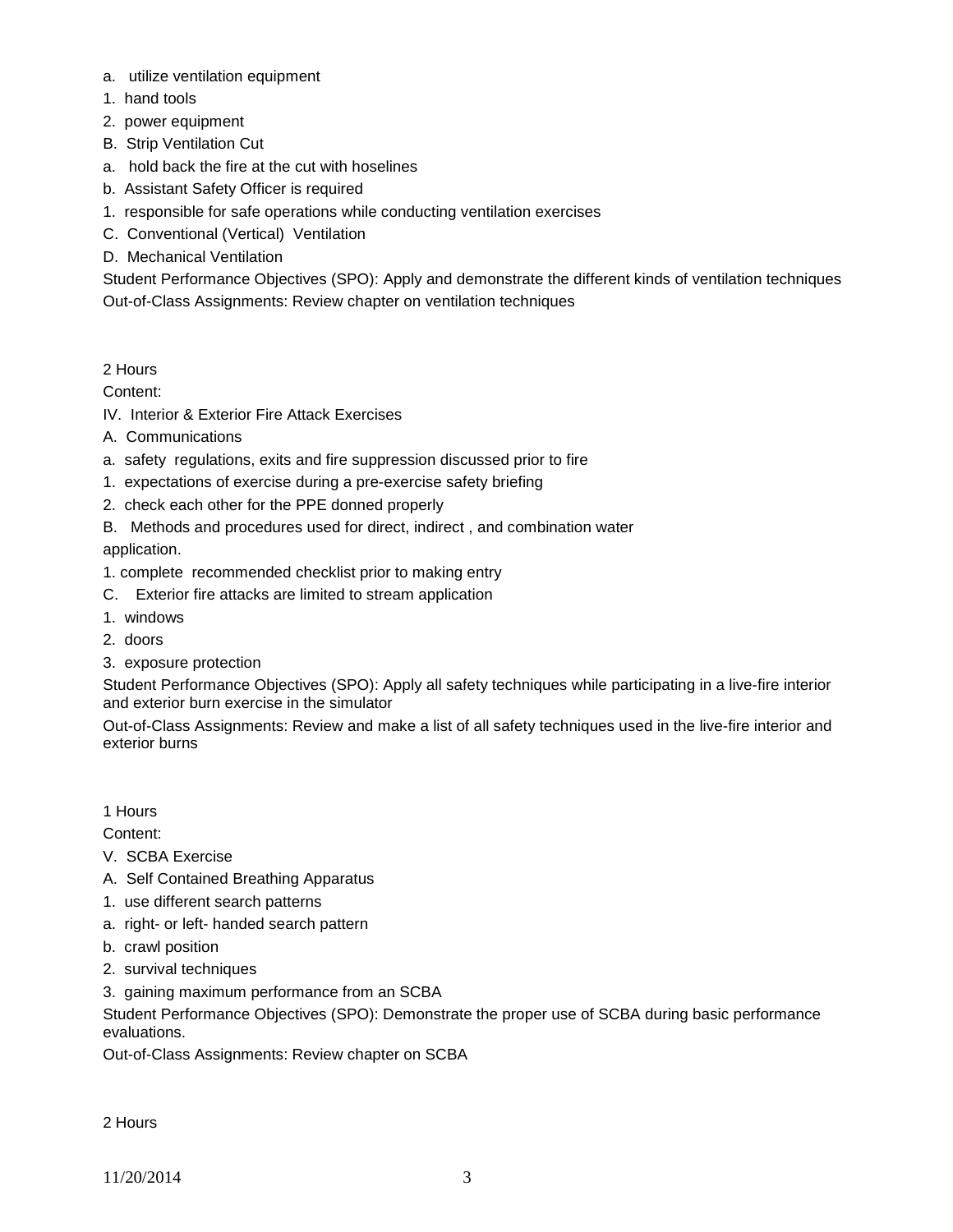## Content:

VI. Attic & Basement Fire Attack Exercise

A. Tools

1. vary by department and types of construction

- 2. use of piercing nozzle
- B. Smoke and gasses produced in basement fires
- 1. effective management of smoke and gasses via ventilation and attack methods
- 2. use of cellar nozzle
- a. also effective for use with dock fires

Student Performance Objectives (SPO): Demonstrate effective methods of controlling an attic or basement fire.

Out-of-Class Assignments: Review chapters on attic and basement fire attacks in the simulator

.5 Hours Content: VII. Class Critique A. student evaluations Student Performance Objectives (SPO): Out-of-Class Assignments:

# **METHODS OF INSTRUCTION:**

Skills Demonstration, Lecture, Scenario Training

## **METHODS OF EVALUATION:**

CATEGORY 1 - The types of writing assignments required: Percent range of total grade: 0 % to %

If this is a degree applicable course, but substantial writing assignments are NOT appropriate, indicate reason:

Course primarily involves skill demonstration or problem solving

CATEGORY 2 - The problem-solving assignments required: Percent range of total grade: 20 % to 30 %

Field Work Other: Skills Exam

CATEGORY 3 - The types of skill demonstrations required: Percent range of total grade: 50 % to 90 % Class Performance/s Field Work Performance Exams

CATEGORY 4 - The types of objective examinations used in the course: Percent range of total grade: 30 % to 50 %

11/20/2014 4